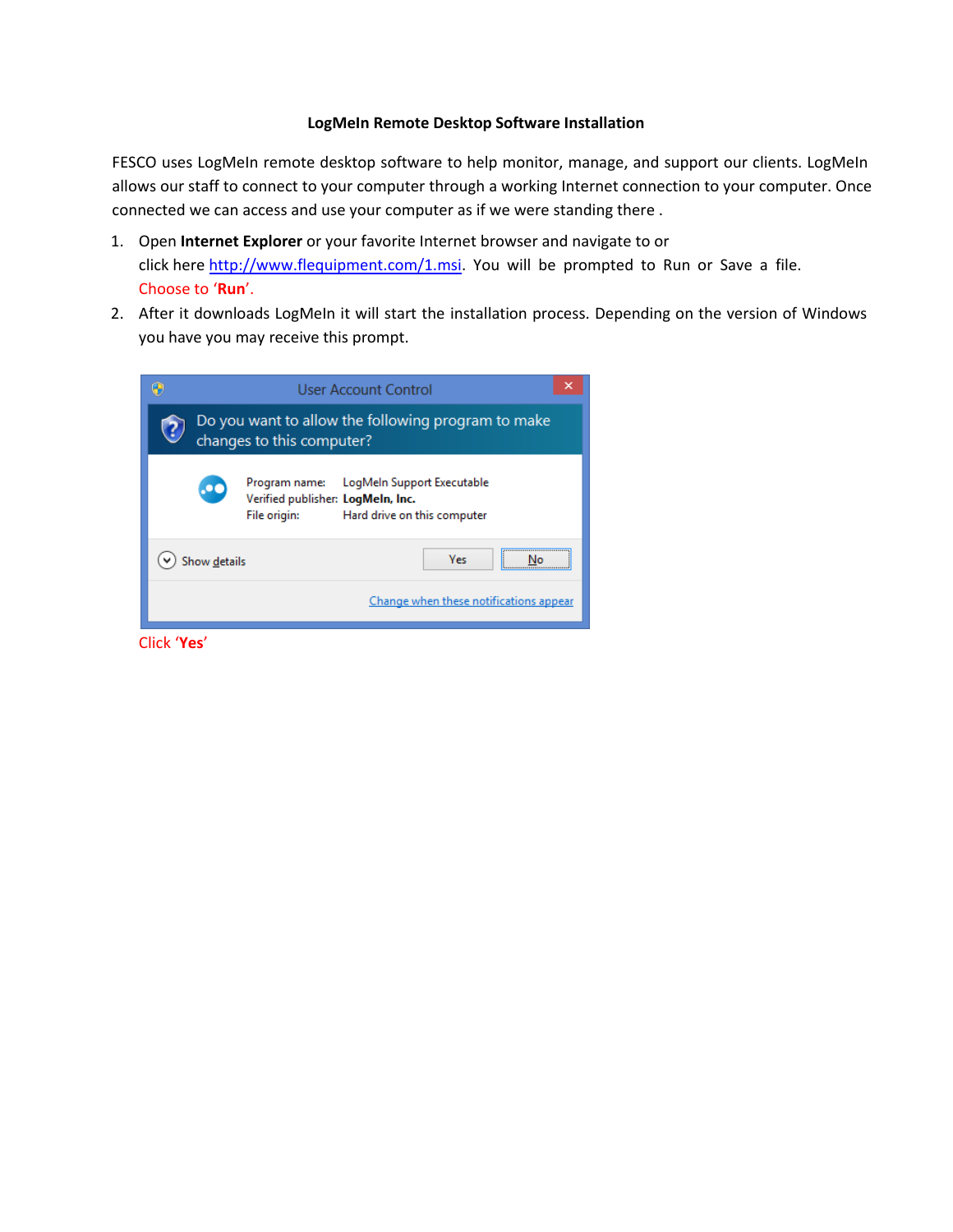3. The first page of the installation screen looks like this:



Click '**Next**'

4. You will be asked if you understand that this installation is associated with FESCO

| ×                                                   |
|-----------------------------------------------------|
| This installation will be attached to the following |
|                                                     |
|                                                     |
|                                                     |
| Cancel                                              |
|                                                     |

Click '**Next**'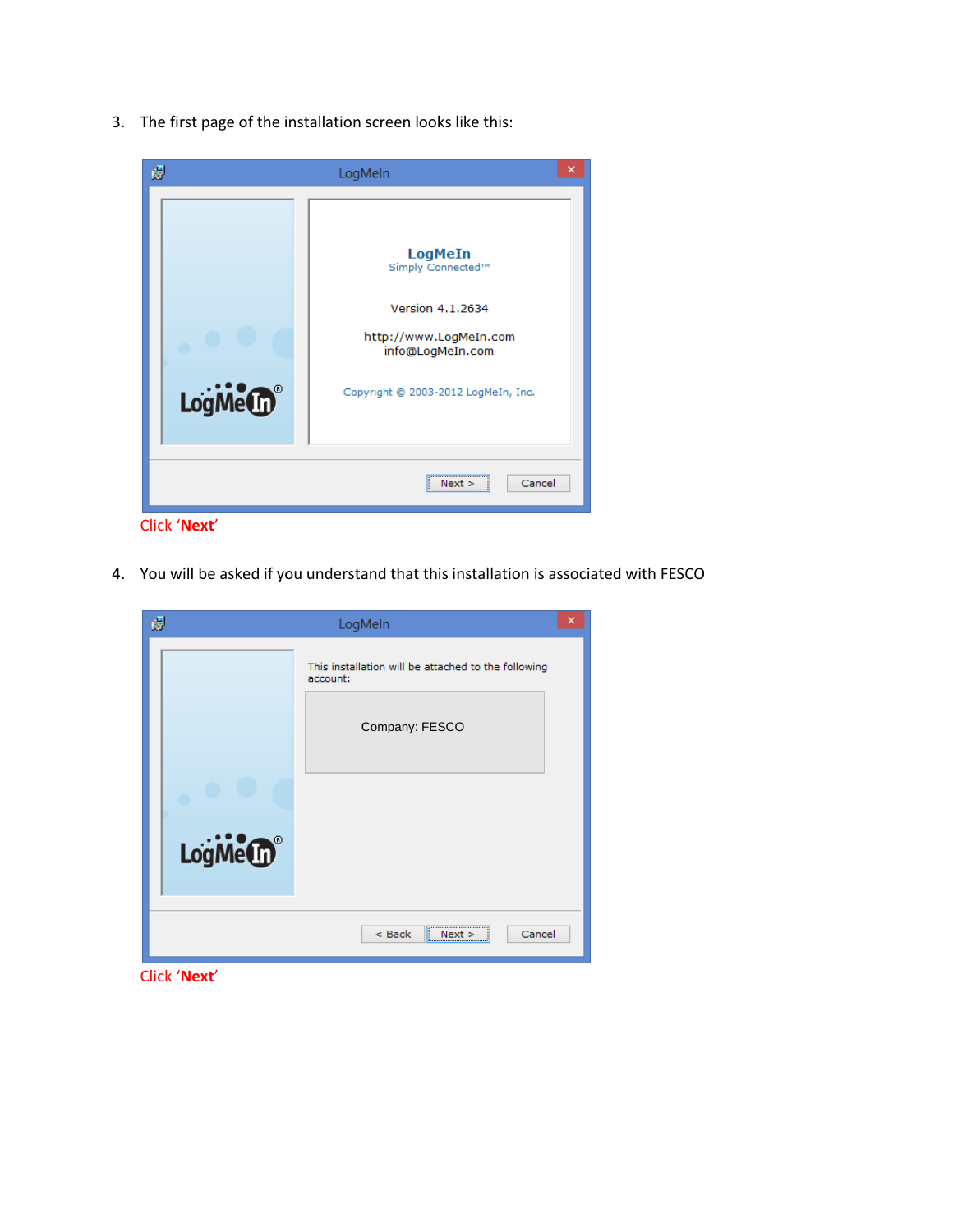5. On the LogMeIn License Agreement screen,



Click '**I Agree**'

6. You will be asked to decide on an Typical or Custom installation

| 谩                                                                                                        | LogMeln                                                | × |
|----------------------------------------------------------------------------------------------------------|--------------------------------------------------------|---|
| <b>Software options</b><br>Choose the setup type that best suits your needs                              |                                                        |   |
| You can install LogMeIn with default settings, or you can choose to specify<br>them during installation. |                                                        |   |
|                                                                                                          | ◉ Typical (recommended)<br>Custom (for advanced users) |   |
|                                                                                                          | $<$ Back<br>$Next$ ><br>Cancel                         |   |

Leave it on the '**Typical (recommended)**' setting and click '**Next**'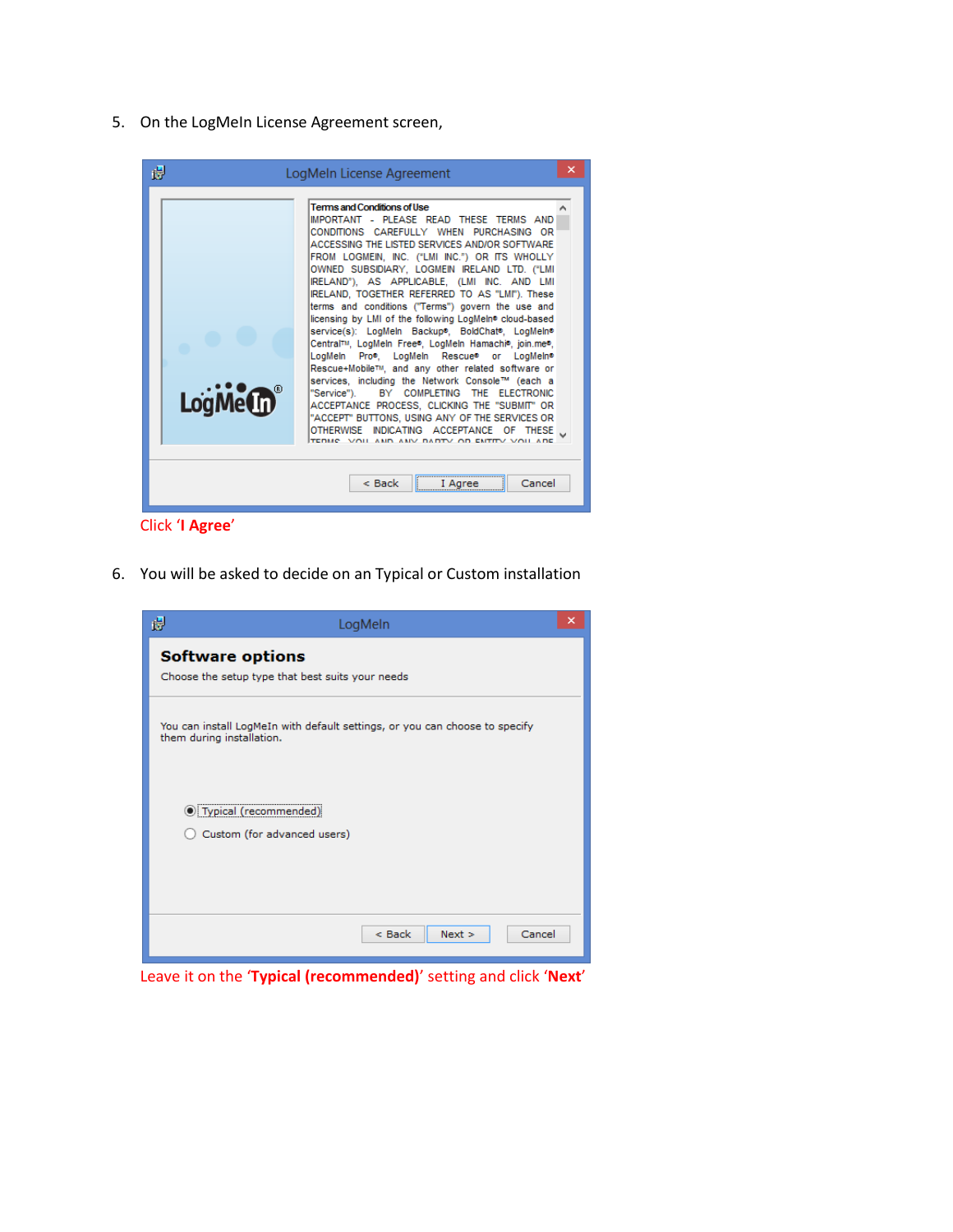7. You will be asked to give a brief description of your computer.

| 慢                                                                                                                                                                              | ×<br>LogMeln               |
|--------------------------------------------------------------------------------------------------------------------------------------------------------------------------------|----------------------------|
| <b>Computer Description</b><br>Enter a brief description to help identify this computer (e.g. your name or email<br>address). If you're unsure what to enter, just click Next. |                            |
|                                                                                                                                                                                | Description:               |
|                                                                                                                                                                                |                            |
|                                                                                                                                                                                | Next<br>$<$ Back<br>Cancel |

For example '*John Doe's Laptop*'. We have 100's of clients using this program, personalizing it would be a good way for us to find your computer on that list.

8. If your computer does not already have a password when you log in you will be asked to enter a Computer Access Code. This code is controlled exclusively by FESCO and is not shared with anyone outside the company.

| 谩<br>LogMeln                                                                                                                                                                                                                         |                              | × |
|--------------------------------------------------------------------------------------------------------------------------------------------------------------------------------------------------------------------------------------|------------------------------|---|
| <b>Computer Access Code</b><br>To protect this computer, please create a Computer Access Code. The code                                                                                                                              |                              |   |
| should be at least 8 characters long and hard to quess, but easy to remember.<br>Be sure to remember the code. You will need it to connect to the computer. The<br>Computer Access Code cannot be retrieved by LogMeIn if forgotten. |                              |   |
| Computer Access Code:                                                                                                                                                                                                                |                              |   |
| Verify Computer Access Code:                                                                                                                                                                                                         |                              |   |
|                                                                                                                                                                                                                                      |                              |   |
|                                                                                                                                                                                                                                      | Cancel<br>< Back<br>$Next$ > |   |

Please contact us at **800.488.5816** and ask your FESCO support agent for the Computer **Access Code**. If you do not see this screen skip to step 9.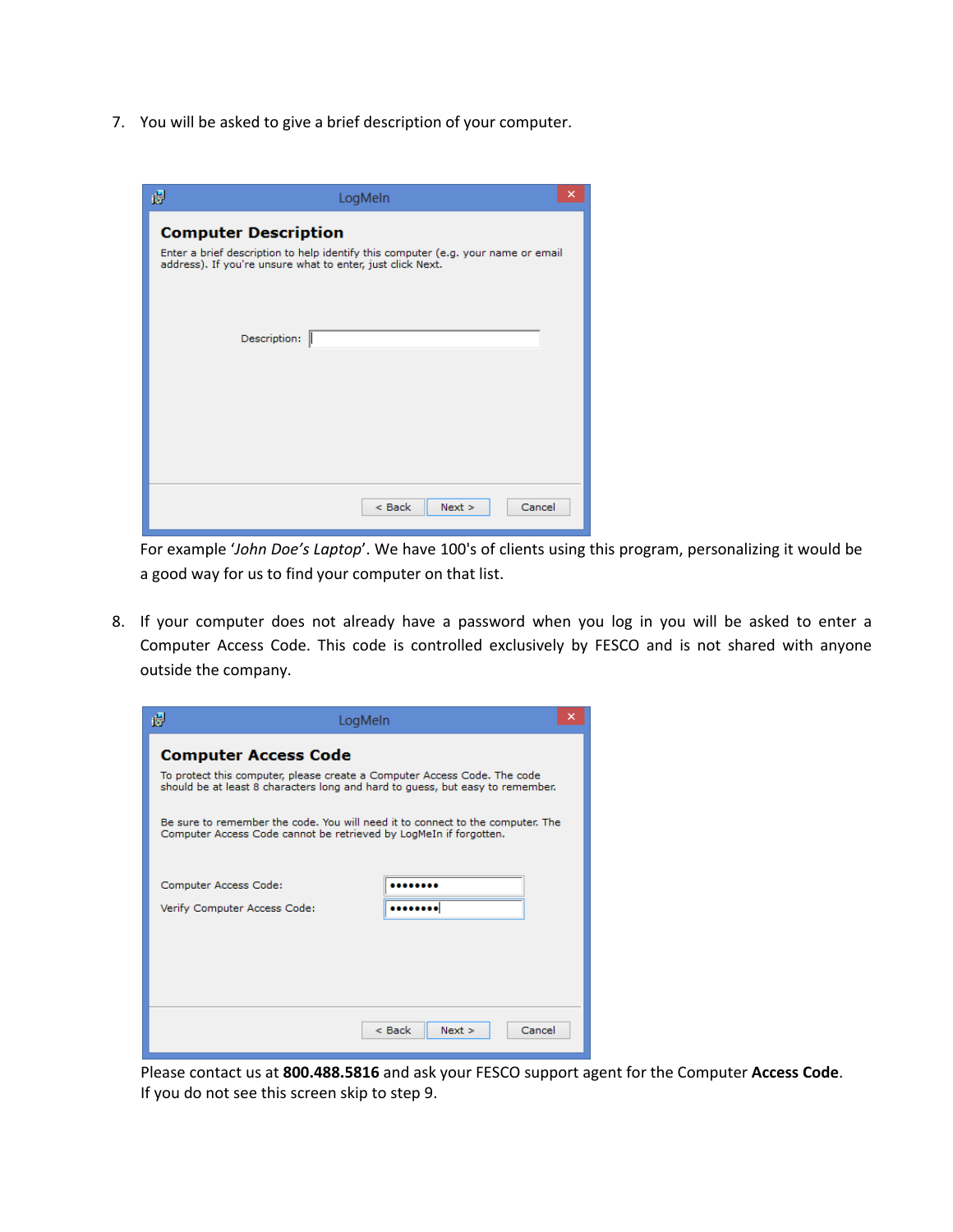9. You will be asked where to install the program



10. You will also be asked if you would like to leave your computer on if plugged into an AC power source. If you intend on receiving help afterhours or on the weekend please leave this box checked.



Click '**Next**'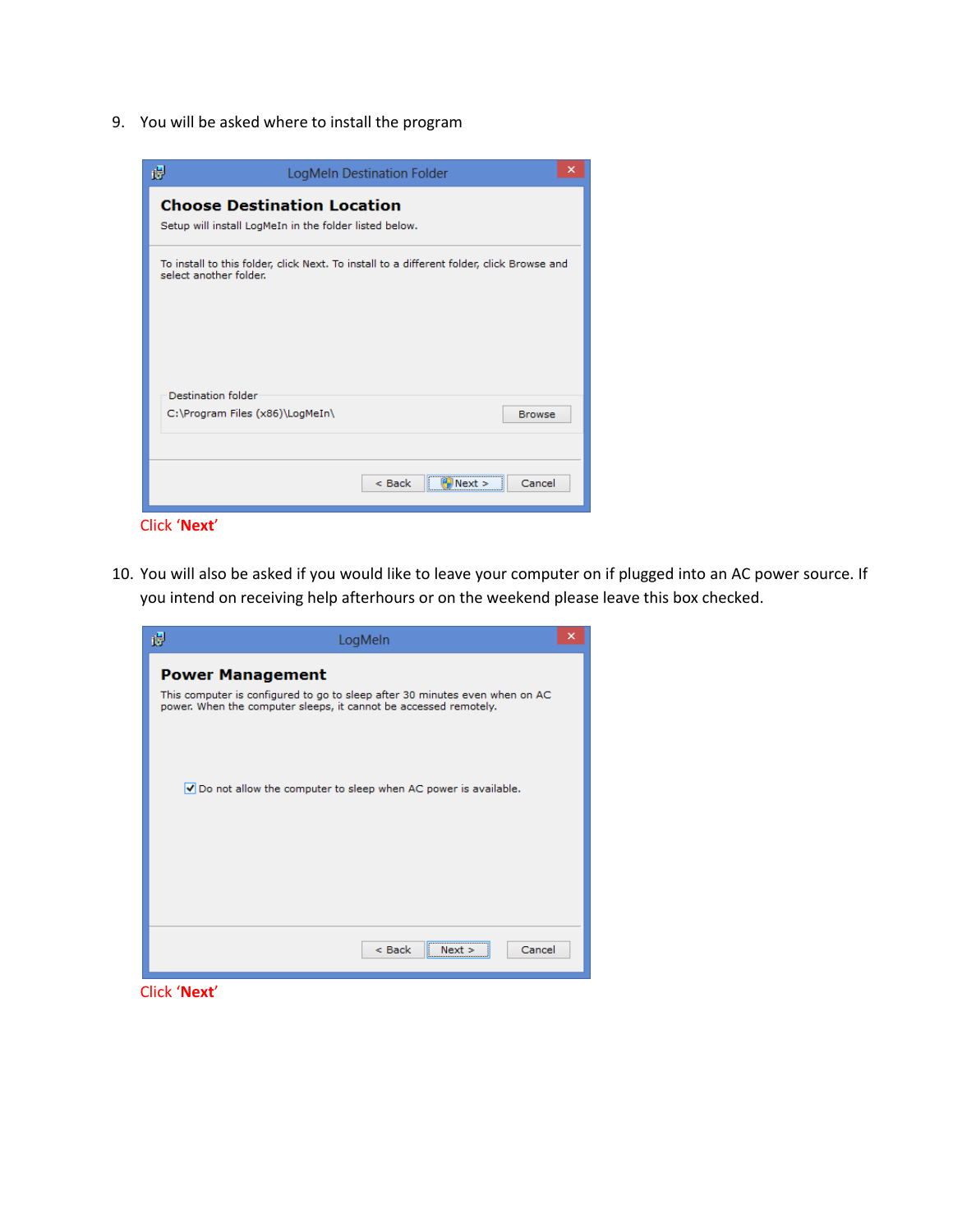11. During the installation you will see the screen flash, this is normal.



12. You may also see another confirmation screen like below.

|                                                                                 | User Account Control                                                                                                      |  |
|---------------------------------------------------------------------------------|---------------------------------------------------------------------------------------------------------------------------|--|
| Do you want to allow the following program to make<br>changes to this computer? |                                                                                                                           |  |
|                                                                                 | Program name: LogMeln Support Executable<br>Verified publisher: LogMeIn, Inc.<br>File origin: Hard drive on this computer |  |
| <b>Yes</b><br>Show details                                                      |                                                                                                                           |  |
|                                                                                 | Change when these notifications appear                                                                                    |  |

Click '**Yes**'